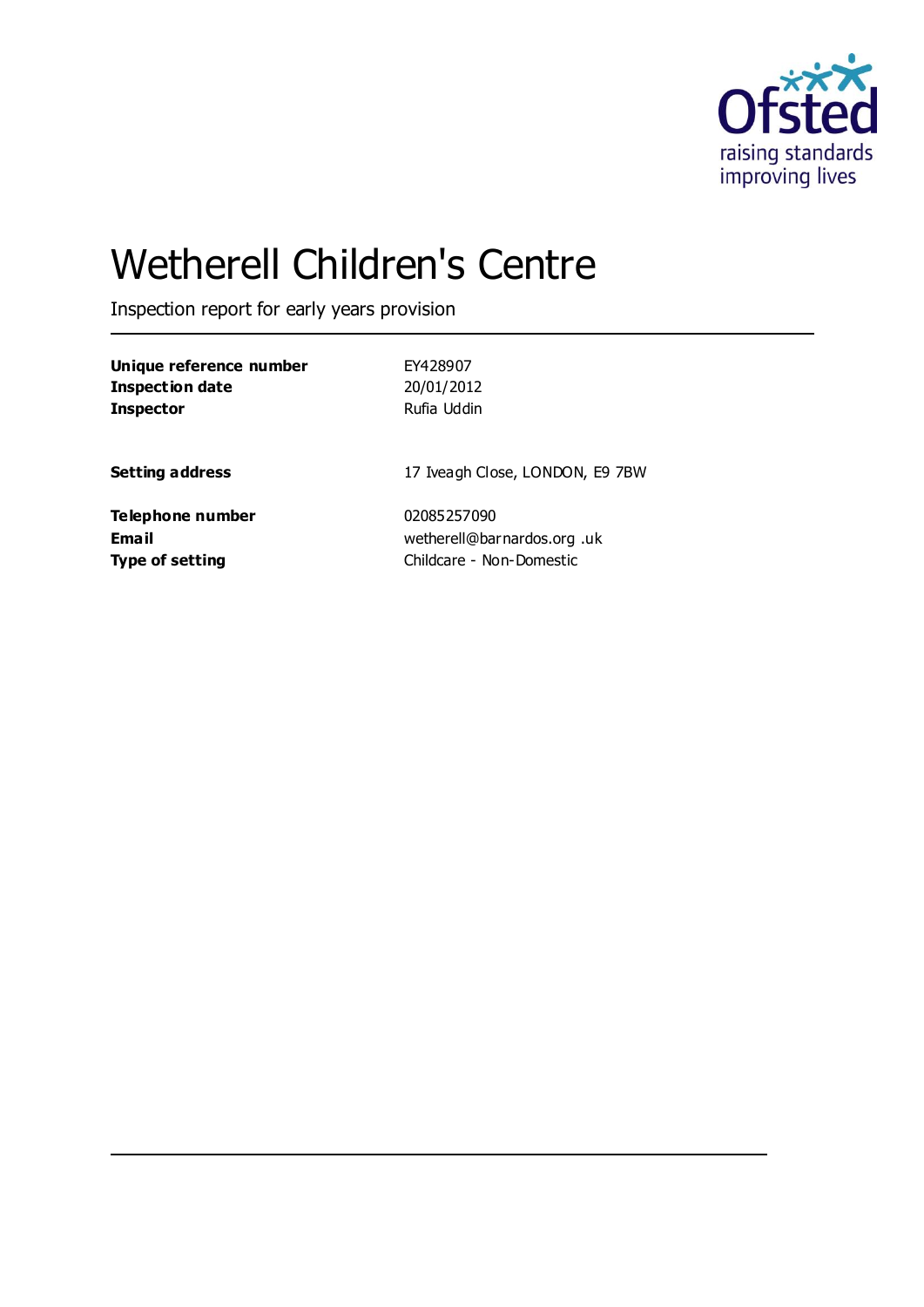The Office for Standards in Education, Children's Services and Skills (Ofsted) regulates and inspects to achieve excellence in the care of children and young people, and in education and skills for learners of all ages. It regulates and inspects childcare and children's social care, and inspects the Children and Family Court Advisory Support Service (Cafcass), schools, colleges, initial teacher training, work-based learning and skills training, adult and community learning, and education and training in prisons and other secure establishments. It assesses council children's services, and inspects services for looked after children, safeguarding and child protection.

If you would like a copy of this document in a different format, such as large print or Braille, please telephone 0300 123 1231, or email enquiries@ofsted.gov.uk.

You may copy all or parts of this document for non-commercial educational purposes, as long as you give details of the source and date of publication and do not alter the information in any way.

T: 0300 123 1231 Textphone: 0161 618 8524 E: enquiries@ofsted.gov.uk W: [www.ofsted.gov.uk](http://www.ofsted.gov.uk/)

© Crown copyright 2012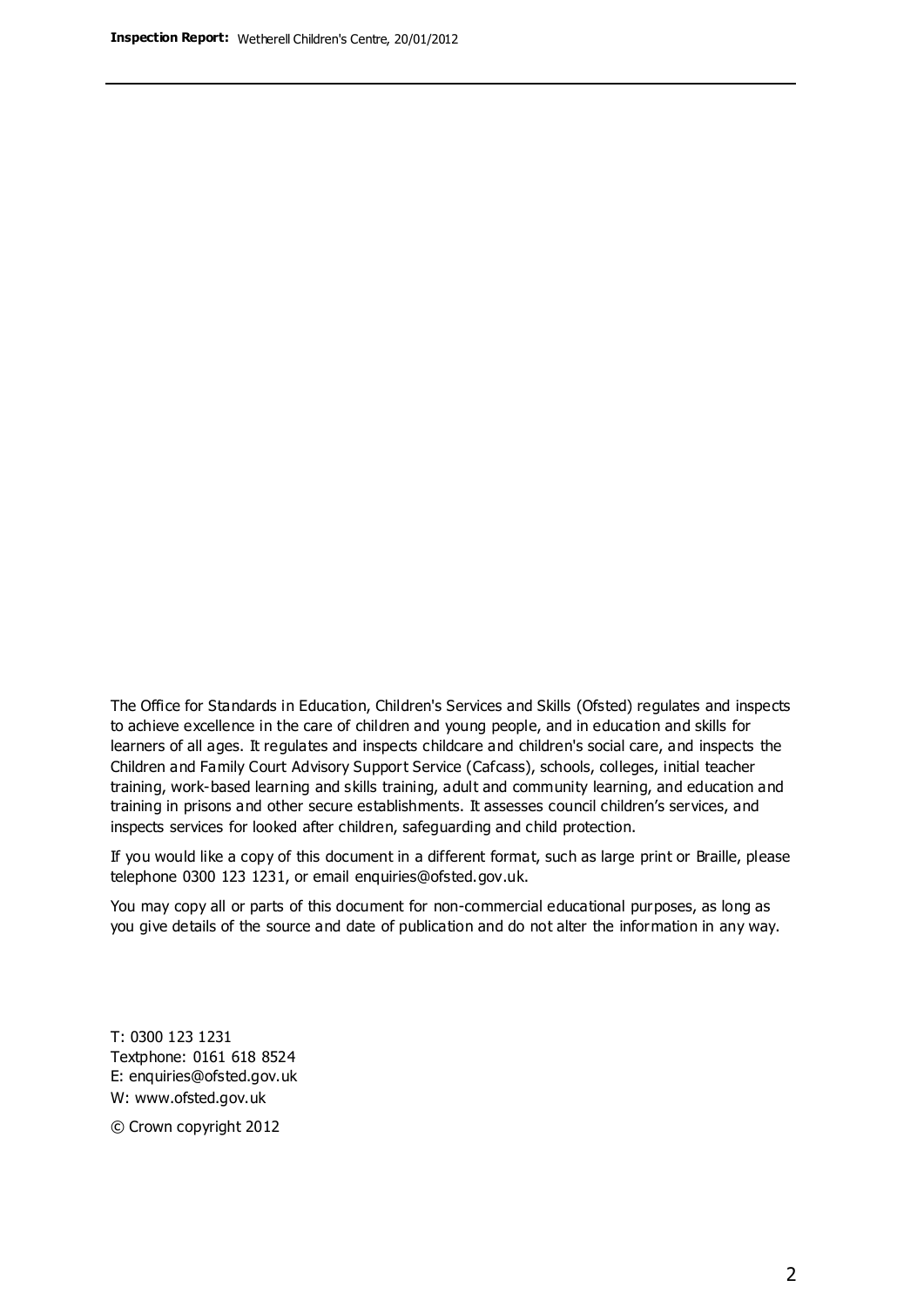### **Introduction**

This inspection was carried out by Ofsted under Sections 49 and 50 of the Childcare Act 2006 on the quality and standards of the registered early years provision. 'Early years provision' refers to provision regulated by Ofsted for children from birth to 31 August following their fifth birthday (the early years age group). The registered person must ensure that this provision complies with the statutory framework for children's learning, development and welfare, known as the *Early* Years Foundation Stage.

The provider must provide a copy of this report to all parents with children at the setting where reasonably practicable. The provider must provide a copy of the report to any other person who asks for one, but may charge a fee for this service (The Childcare (Inspection) Regulations 2008 regulations 9 and 10).

The setting also makes provision for children older than the early years age group which is registered on the voluntary and/or compulsory part(s) of the Childcare Register. This report does not include an evaluation of that provision, but a comment about compliance with the requirements of the Childcare Register is included in Annex B.

Please see our website for more information about each childcare provider. We publish inspection reports, conditions of registration and details of complaints we receive where we or the provider take action to meet the requirements of registration.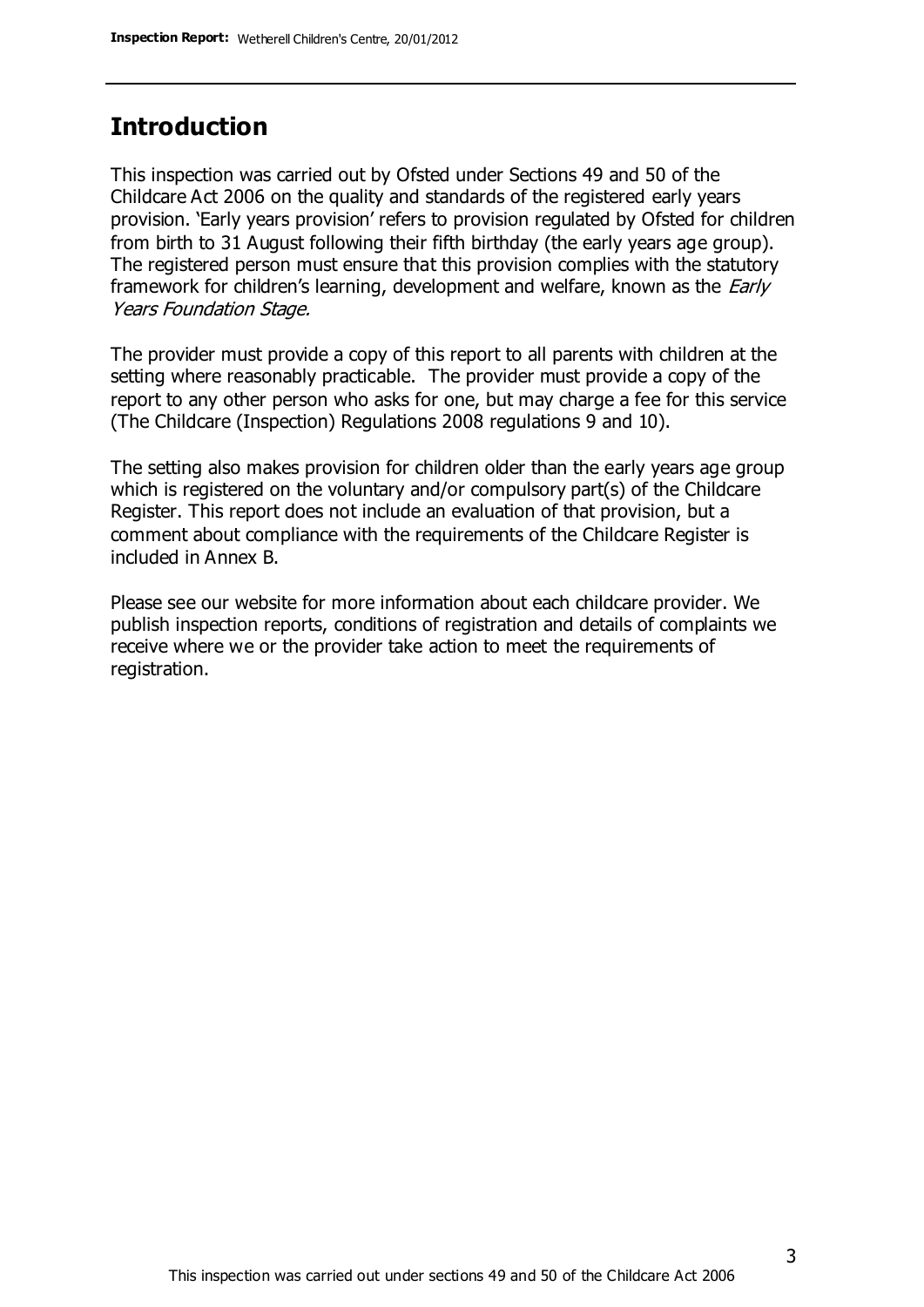# **Description of the setting**

#### Wetherell

Children's Centre registered in 2011 and is operated by Barnardo's, a voluntary organisation. The centre is situated in Homerton, within the London borough of Hackney. The children have the use of the five rooms, in addition to associated facilities. There is a large enclosed outdoor play area for children's use.

The centre is registered on the Early Years Register, and the compulsory and voluntary parts of the Childcare Register. A maximum of 70 children aged under eight years may attend at any one time. Of these no more than 24 may be aged under two years. The centre also operates a crche service for parents attending classes or services on offer within the centre, a maximum of 10 children in the early years age group may attend the crche, of these not more than six may be under two at any one time. There are currently 59 children on roll, all in the early years age group. The centre is in receipt of funding for the provision of free early education for children aged two, three and four-years-old. The centre operates Monday to Friday from 8am to 6pm throughout the year, except during bank holidays. The centre employs 26 staff including the manager. They all hold relevant early years qualifications and have childcare experience.

# **The overall effectiveness of the early years provision**

Overall the quality of the provision is good.

Children benefit from a well resourced environment and staff have a good working knowledge of the Early Years Foundation Stage. Children receive good support and challenge helping them to progress well in most areas of learning. Children are treated as unique individuals and they thoroughly enjoy their time at the centre. Generally good systems are implemented to help staff to protect and promote the welfare and well-being of children. Engagement with parents is good and partnerships with other childcare providers helps to ensure children's individual needs are met. Although the centre has only begun operating recently, and consequently some areas of the service are still developing, the manager and staff make good use of self-evaluation and have a clear vision for the future, which reflects a strong capacity to maintain continuous improvement.

### **What steps need to be taken to improve provision further?**

To further improve the early years provision the registered person should:

- make greater use of opportunities during everyday activities, such as mealtimes, to develop children's numeracy and independence skills and to gain further understanding of the benefits of a healthy lifestyle
- improve opportunities for children to develop an understanding of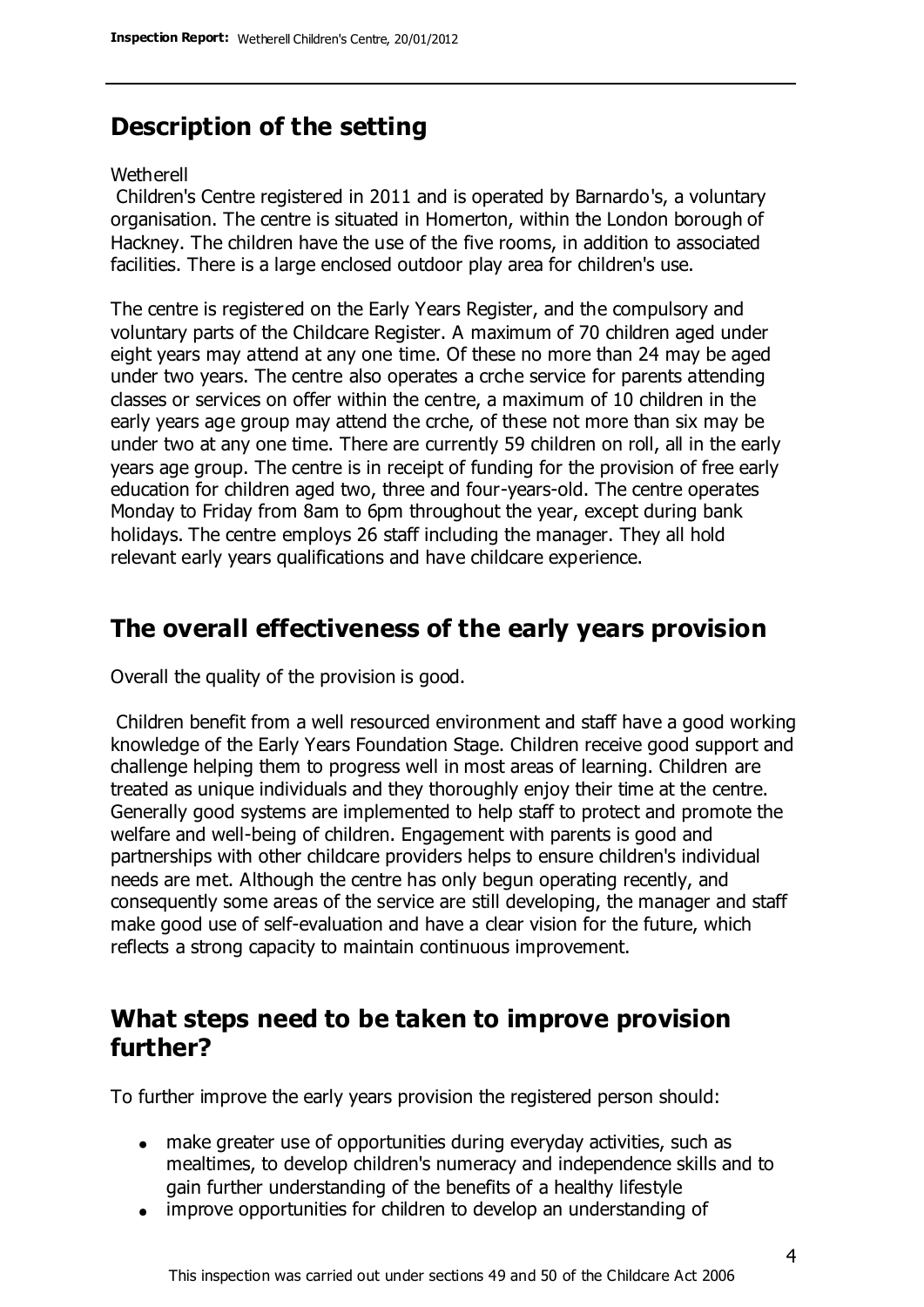information and communication technology.

## **The effectiveness of leadership and management of the early years provision**

Children's welfare is actively safeguarded as staff are vigilant in their supervision of children indoors and outdoors. Thorough risk assessment takes place and helps to ensure that all areas the children access are safe and suitable. Security measures are good. Staff demonstrate a good understanding of their roles and responsibilities in relation to safeguarding matters and are fully aware of the procedures to follow if they had a concern about a child. A wide range of policies and procedures used for the safe and efficient management of the provision are implemented effectively and shared with the parents. Staff are suitably vetted, trained and experienced. Staff ratios are well maintained and staff are successfully deployed to help meet children's individual needs.

Staff interaction with the children is good and works to support and promote their learning and development. The staff clearly know the children and their families well and ensure that all children are included. The centre is a very welcoming, relaxing and inviting environment where children clearly enjoy spending their time. It is very well resourced and there are many resources and interesting activities planned that help children to develop an understanding of the wider world and to value equality and diversity. Staff show a good commitment to supporting children who are learning English as an additional language, working closely with parents to find out about children's cultural backgrounds and home languages. Staff demonstrate a good understanding of how to care for children with special educational needs and/or disabilities.

The staff are proactive in engaging with parents and carers. They take time to talk to the parents each day about their children's activities and the children's developmental records are easily accessible to their parents. Newsletters and information displayed informs parents of forthcoming events and other relevant information. Parents spoken to were very pleased with the service that they and their children receive and the care provided by staff. Children benefit from continuity of learning and care because the setting liaises with other providers delivering the Early Years Foundation Stage for them. Links are in place with the local nursery and primary school. For example, the manager invites teachers from local schools to visit the centre and see the children who will be going to their school. This helps to promote a smooth transition for the children.

The manager and deputy have a clear vision for the future. They involve staff and parents in reviews of the service. Feedback is taken positively and the manager prioritises actions for improvement. The staff team works constructively with the Local Authority including the Early Years Team to further evaluate their practice. Staff are supported in attending further training and gaining qualifications and actions taken for improvement are well-targeted. This demonstrates a strong capacity to maintain continuous improvement.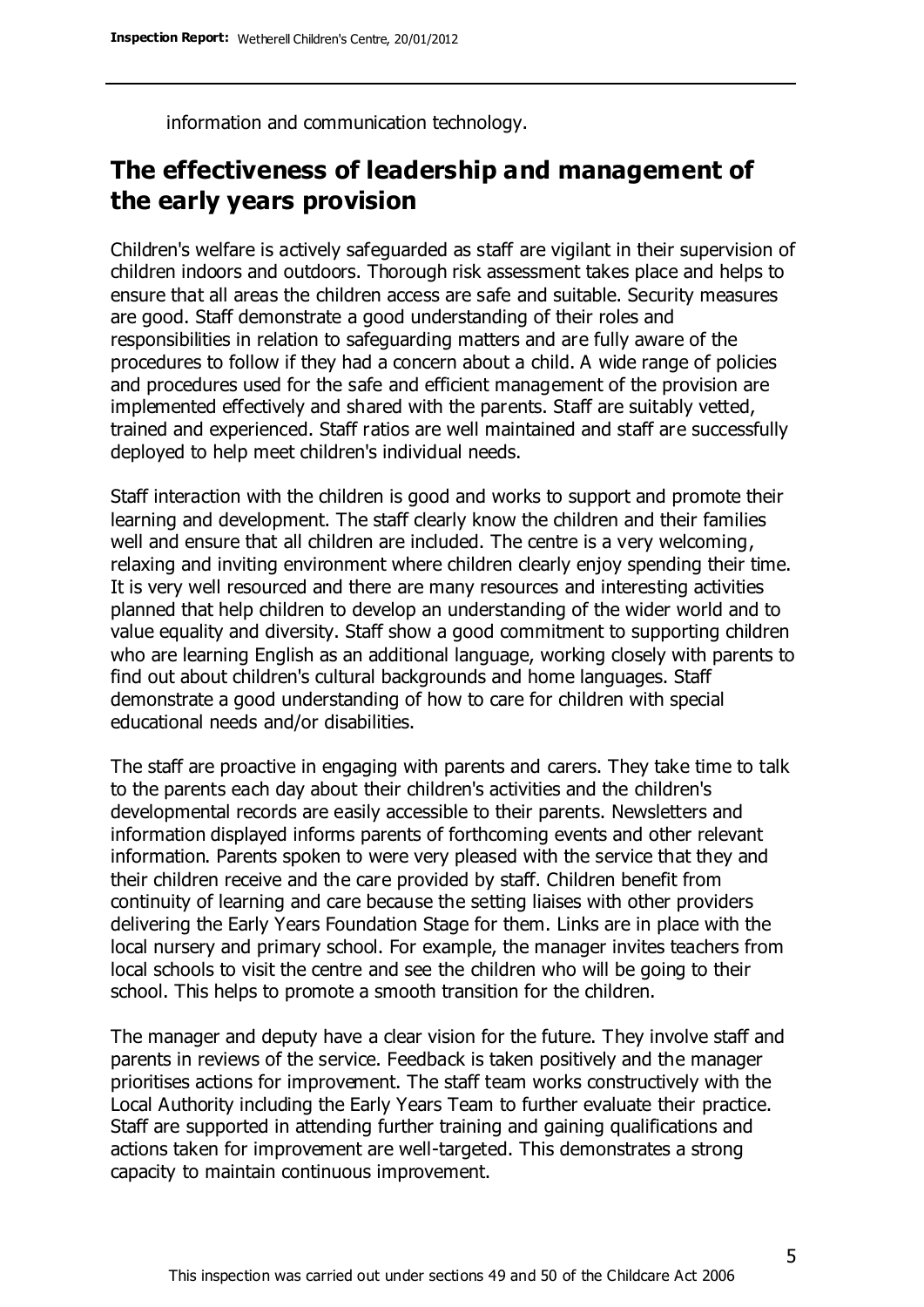## **The quality and standards of the early years provision and outcomes for children**

Children make good progress in their learning and development because staff have a good understanding of the way that young children learn through play and first hand experiences Children's key persons observe children as they play. They understand how children interact with each other and respond to the play opportunities. They use information gained from observations to develop an understanding of children's starting points and interests. Then they plan for the next steps in children's individual learning generally well.

Children have many activities that help them to acquire skills for the future. Staff use skilful questioning to encourage children to develop their language and thinking. They encourage them to express their ideas and opinions. Children enjoy books and are eager to listen to stories, where they join in with familiar text and rhymes. Children also develop an understanding of written language through activities on letters and sounds. Children are taught phonics, and have opportunities to develop early reading and writing skills. They enjoy making marks in the sand and learn to use paint brushes and tools safely with control.

Children's understanding of diversity is developed as they participate in discussions, use relevant resources and celebrate a variety of festivals. Children who speak English as an additional language are well supported and make good progress. They are supported in developing their knowledge of English but staff also value the children's own language, using key words and books in dual languages. Children have some opportunities to develop their awareness of information and communication technology. They occasionally use a computer and interactive, programmable toys. Children develop numeracy skills as they use numbers and mathematical ideas in a practical way, through the use of games and puzzles. Children develop their creative skills and staff display the children's artwork, praising their efforts to develop the children's confidence and self-esteem.

Children respond very positively to adults as they listen to their guidance. Children's behaviour is good and staff are good role models, promoting listening, respecting each other and being kind to one another. Children have a good understanding of how to stay safe and to consider the safety of others.

Children learn to care for themselves and about healthy lifestyles. Babies and children's health, physical and dietary needs are adequately met. Children understand the importance of fresh air and enjoy spending time outdoors, when this is permitted. Children use a variety of outdoor equipment that helps them to gain skills of coordination, balance and control. Nappy changing and sleep routines are responsive to babies' individual needs and help to ensure their comfort. Mealtimes are social occasions but the learning opportunities that these offer are not fully embraced. For example, opportunities for children to gain further independence, problem-solve and learn more about healthy eating. Children follow suitable hygiene procedures and know to wash their hands before they eat, after messy play and following play in the garden. Meals provided are balanced and nutritious. Babies snuggle up with staff to enjoy their bottles, enjoying the one to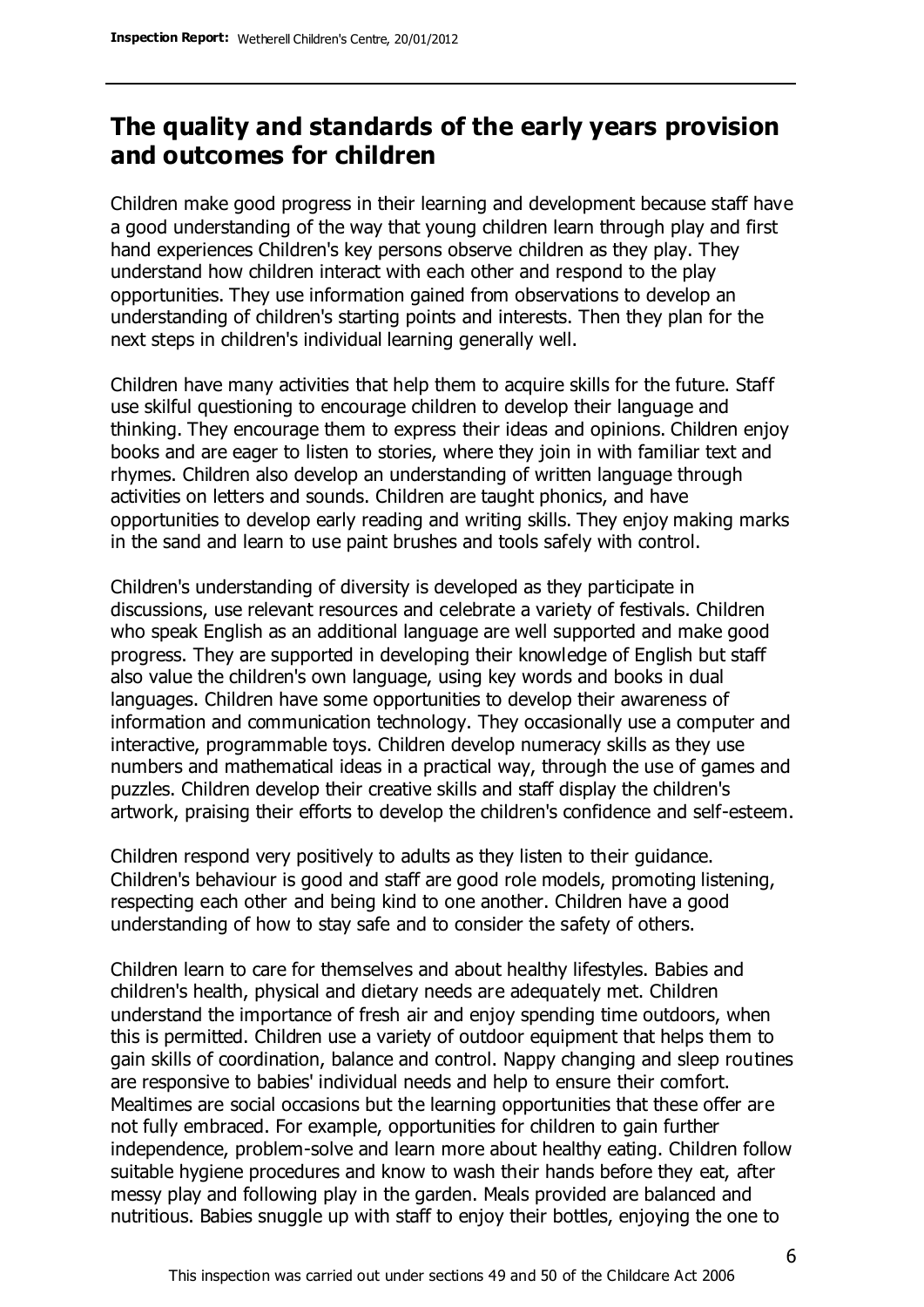one attention. Staff engage with the babies and younger children to encourage their interaction and social development. Overall positive outcomes for children are consistently promoted. Children are motivated to explore. They become involved and engaged as they make choices in their play and talk about what they are doing. They receive a secure basis for their learning and development and enjoy their time her.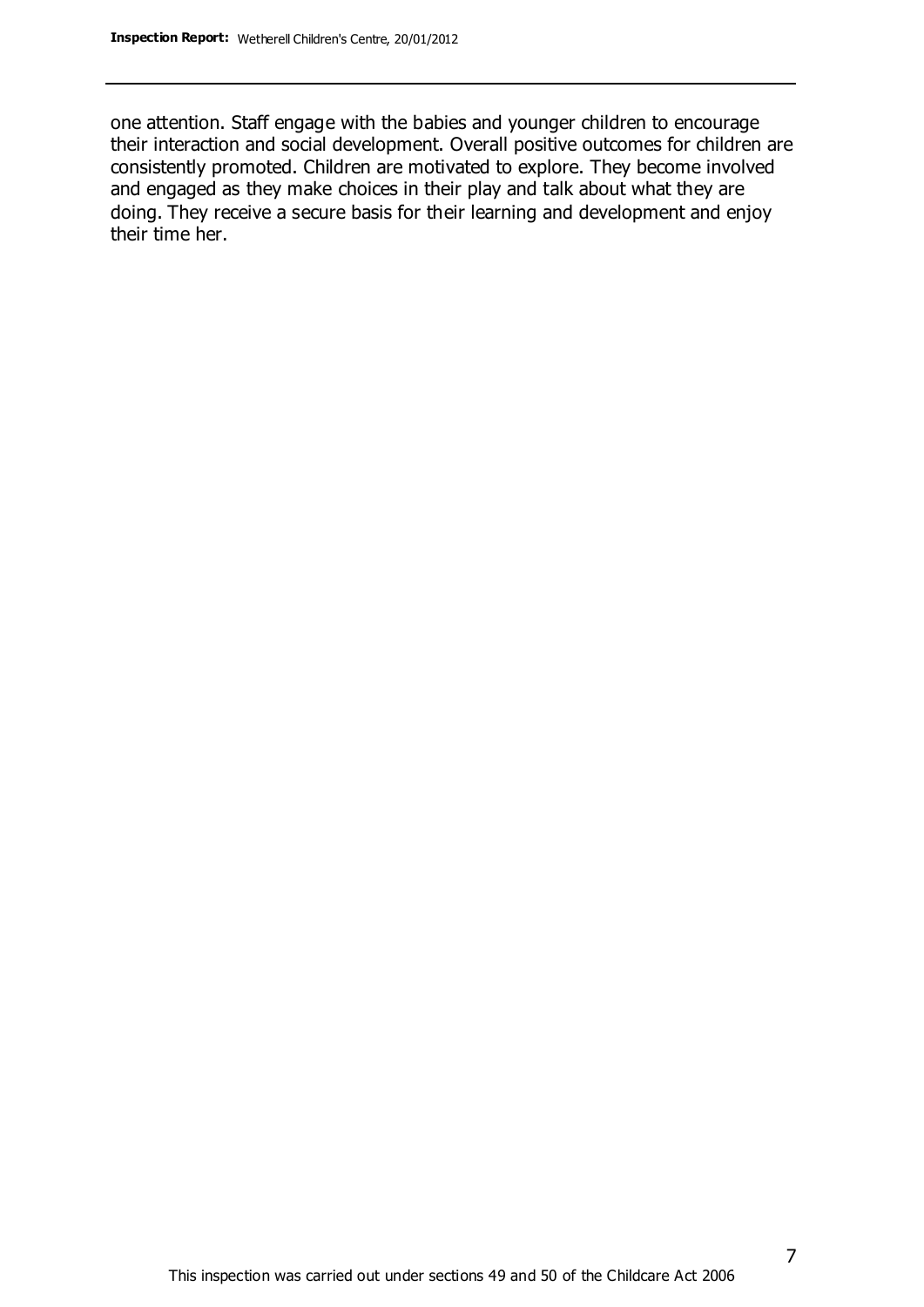# **Annex A: record of inspection judgements**

#### **The key inspection judgements and what they mean**

Grade 1 is Outstanding: this aspect of the provision is of exceptionally high quality Grade 2 is Good: this aspect of the provision is strong Grade 3 is Satisfactory: this aspect of the provision is sound Grade 4 is Inadequate: this aspect of the provision is not good enough

### **The overall effectiveness of the early years provision**

| How well does the setting meet the needs of the      |  |
|------------------------------------------------------|--|
| children in the Early Years Foundation Stage?        |  |
| The capacity of the provision to maintain continuous |  |
| improvement                                          |  |

#### **The effectiveness of leadership and management of the early years provision**

| The effectiveness of leadership and management of the             |   |
|-------------------------------------------------------------------|---|
| <b>Early Years Foundation Stage</b>                               |   |
| The effectiveness of leadership and management in embedding       |   |
| ambition and driving improvement                                  |   |
| The effectiveness with which the setting deploys resources        |   |
| The effectiveness with which the setting promotes equality and    |   |
| diversity                                                         |   |
| The effectiveness of safeguarding                                 |   |
| The effectiveness of the setting's self-evaluation, including the |   |
| steps taken to promote improvement                                |   |
| The effectiveness of partnerships                                 | 3 |
| The effectiveness of the setting's engagement with parents and    |   |
| carers                                                            |   |

### **The quality of the provision in the Early Years Foundation Stage**

The quality of the provision in the Early Years Foundation Stage  $\vert$  2

### **Outcomes for children in the Early Years Foundation Stage**

| <b>Outcomes for children in the Early Years Foundation</b>    |  |
|---------------------------------------------------------------|--|
| <b>Stage</b>                                                  |  |
| The extent to which children achieve and enjoy their learning |  |
| The extent to which children feel safe                        |  |
| The extent to which children adopt healthy lifestyles         |  |
| The extent to which children make a positive contribution     |  |
| The extent to which children develop skills for the future    |  |

Any complaints about the inspection or report should be made following the procedures set out in the guidance available from Ofsted's website: www.ofsted.gov.uk